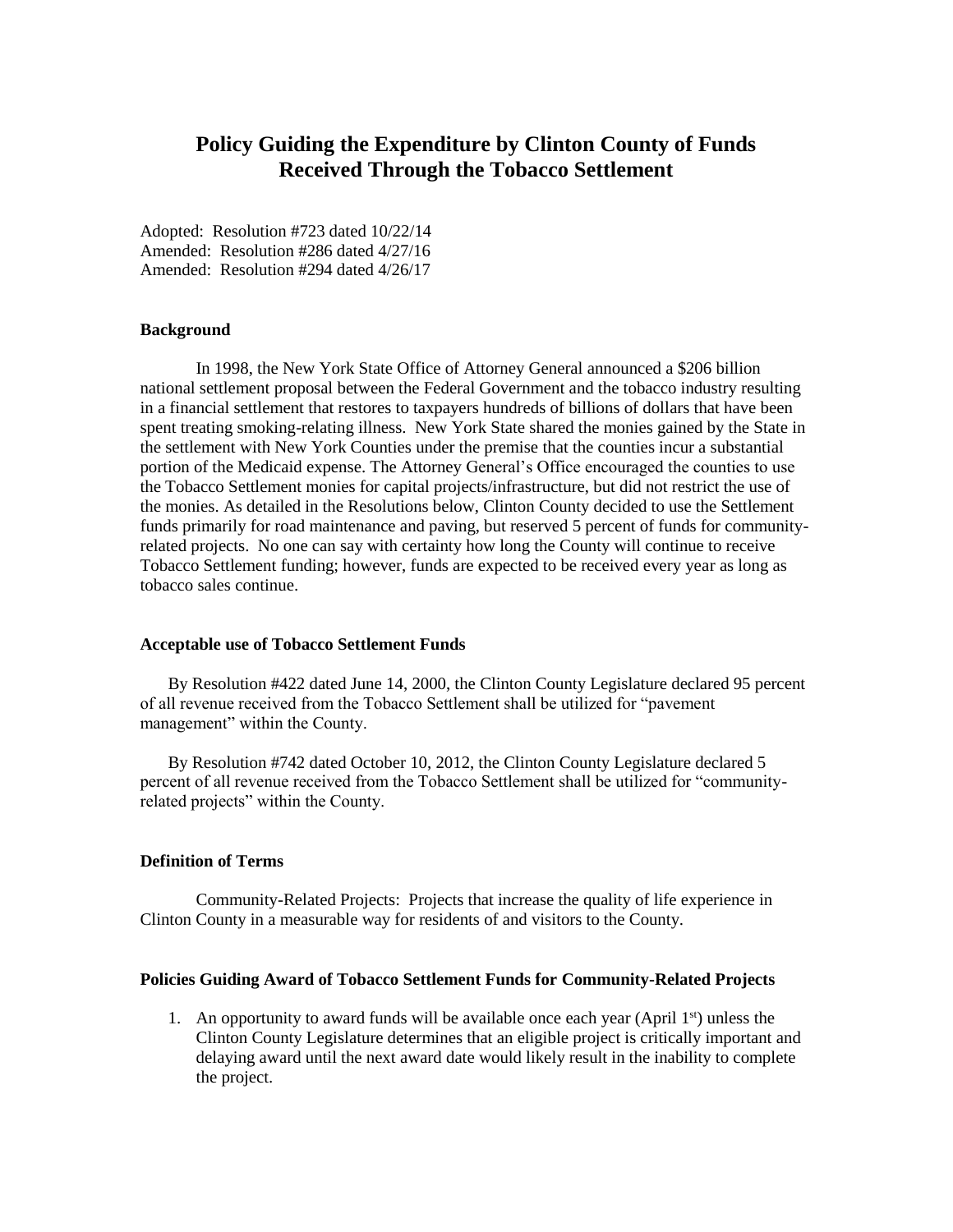- 2. Eligible applicants shall include local municipalities and registered not-for-profit organizations in Clinton County. Individuals or organizations that are not local municipalities or registered not-for-profits must be sponsored by an eligible applicant.
- 3. Eligible applicants shall submit a completed "*Tobacco Settlement Funding Proposal Form*" to the Clinton County Legislative Office prior to April 1<sup>st</sup> to be considered for funding.
- 4. The Clinton County Legislature shall have complete discretion regarding the maximum award and the number of awards provided each year, however, it is recognized that retaining funds in this account is generally regarded as wise policy in case important projects arise throughout the year.
- 5. To the extent possible, the sum of \$100,000 shall be retained in the fund on a regular basis to insure that the fund contains reserve monies in case an important project arises during the course of the year that the Legislature decides to award monies from the fund. Establishing such a "cap" on expenditures from the fund thereby limits the funding available for any round of the program, and therefore the number of projects that can be accepted for award of funding.
- 6. Proposals received from eligible applicants shall be received by the Clinton County Legislative Office where they will be tabulated and presented to the next Clinton County Finance Committee meeting for consideration. All applicants shall be invited to the meeting of the Finance Committee, at which time they are expected to provide a brief presentation of their application, and be available to answer any questions Legislators may have. All applications shall then be placed on the agenda for the next Legislative Economic Development Committee for review and recommendation of award at the next full meeting of the County Legislature.
- 7. Only community-related projects shall be eligible for funding under this program, and the following criteria shall be utilized for determination of awards by the Clinton County Legislature:
	- a. Extent to which the project increases the quality of life in the County or the magnitude of impact presented by the project;
	- b. Amount of the request in relation to the projected impact of the project;
	- c. The extent to which the applicant provides matching funds and/or resources to the project thereby demonstrating a commitment to the project;
	- d. The extent to which the proposal benefits and is sponsored by multiple local municipalities and/or organizations;
	- e. The likely value of the project in future years in terms of economic return to the County (i.e. increased tourism dollars expended, generation of increased tax revenue, etc.); and
	- f. The funding being requested is for a one-time project rather than a project that is considered a routine operating cost.